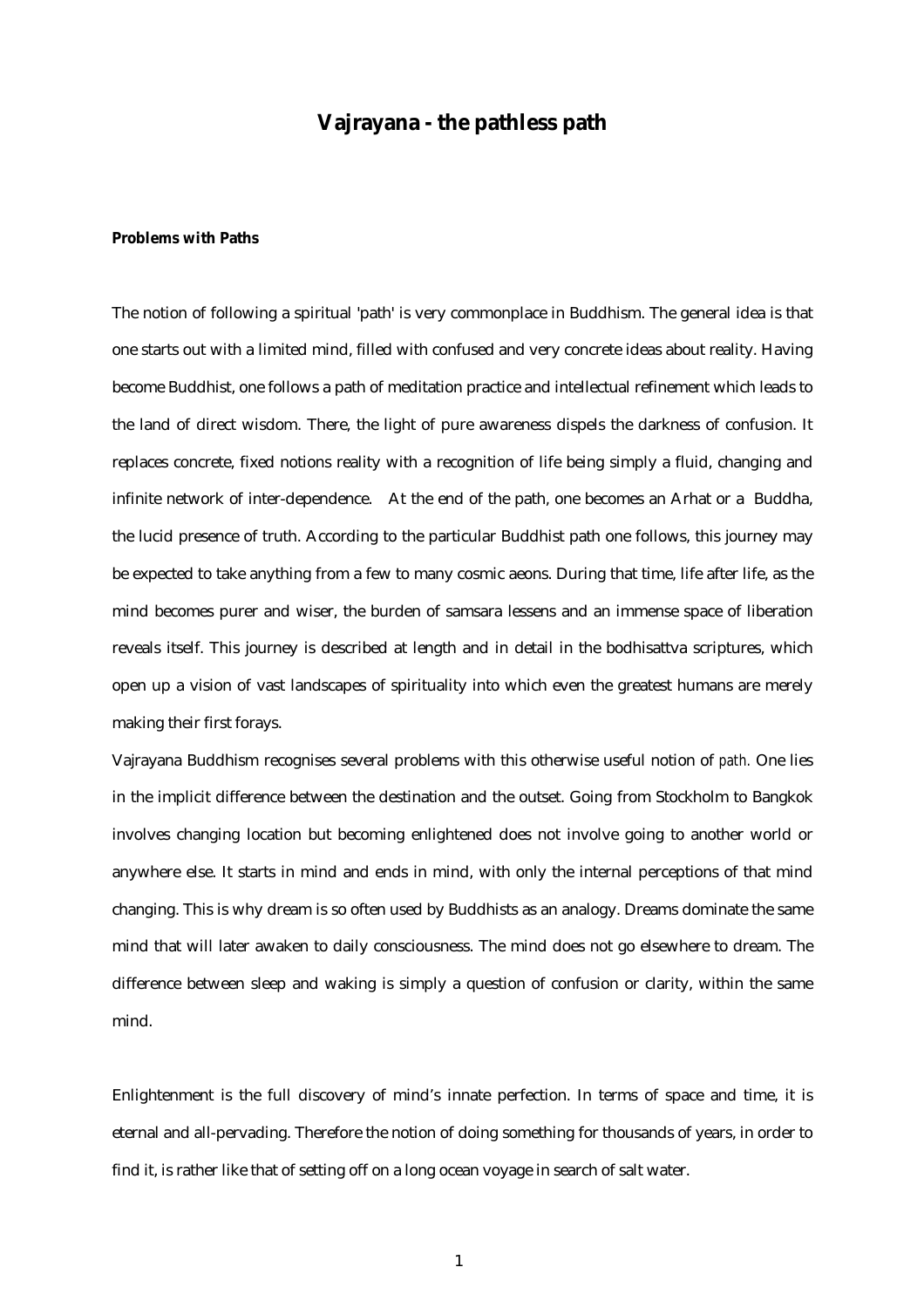In hinay~na and mah~y~na Buddhism, one expects to reduce the dark veils of illusions progressively, life after life, and thereby gradually uncover the truth. The vajray~na approach is to illuminate the brilliant searchlight of truth right now. It employs techniques which switch on a light of wisdom so bright and uncompromising that it shines through the veils revealing them starkly for what they are. The idea of a path — "enlightenment later" — poses an obstacle to the immediacy required by such techniques.

Stepping straight into the lucidity of truth cannot be done by just anyone nor can it be done on one's own. It takes the coming together of a person possessing excellent karma and an enlightened lineage master. The disciple also needs a considerable capacity for faith, which will be the key to his or her awakening at the time of initiation (empowerment). The process started by initiation needs to be deepened and consolidated by a considerable period of meditation practice, as most people, even using these powerful vajrayana techniques, need time to be able to adjust their spiritual eyes to the new light.

## **Not a separate philosophy but a means to an end**

Vajray~na is not an additional layer of Buddhist philosophy. The main philosophical traditions differ from each other in four main areas, known as *view, meditation, conduct* and *fruition*. *View* means the way in which they envisage reality or ultimate truth . *Meditation* is the way in which they lead the mind towards this truth. *Conduct* covers the implications that such a view and meditation have on personal behaviour in the relative world of daily life. *Fruition,* the fourth point, is the maximum result that can emerge from the first three. The point is that the view, meditation, conduct and fruition of vajray~na are *exactly the same as those of mah*~*y*~*na*. It is therefore a special facet of mah~y~na, different only in the strength and efficacity of its techniques.

## **Being and Becoming**

The various parts of the human psyche are like the runners in modern marathon. Some are victoriously approaching the finishing line while others straggle miles behind, having a difficult time.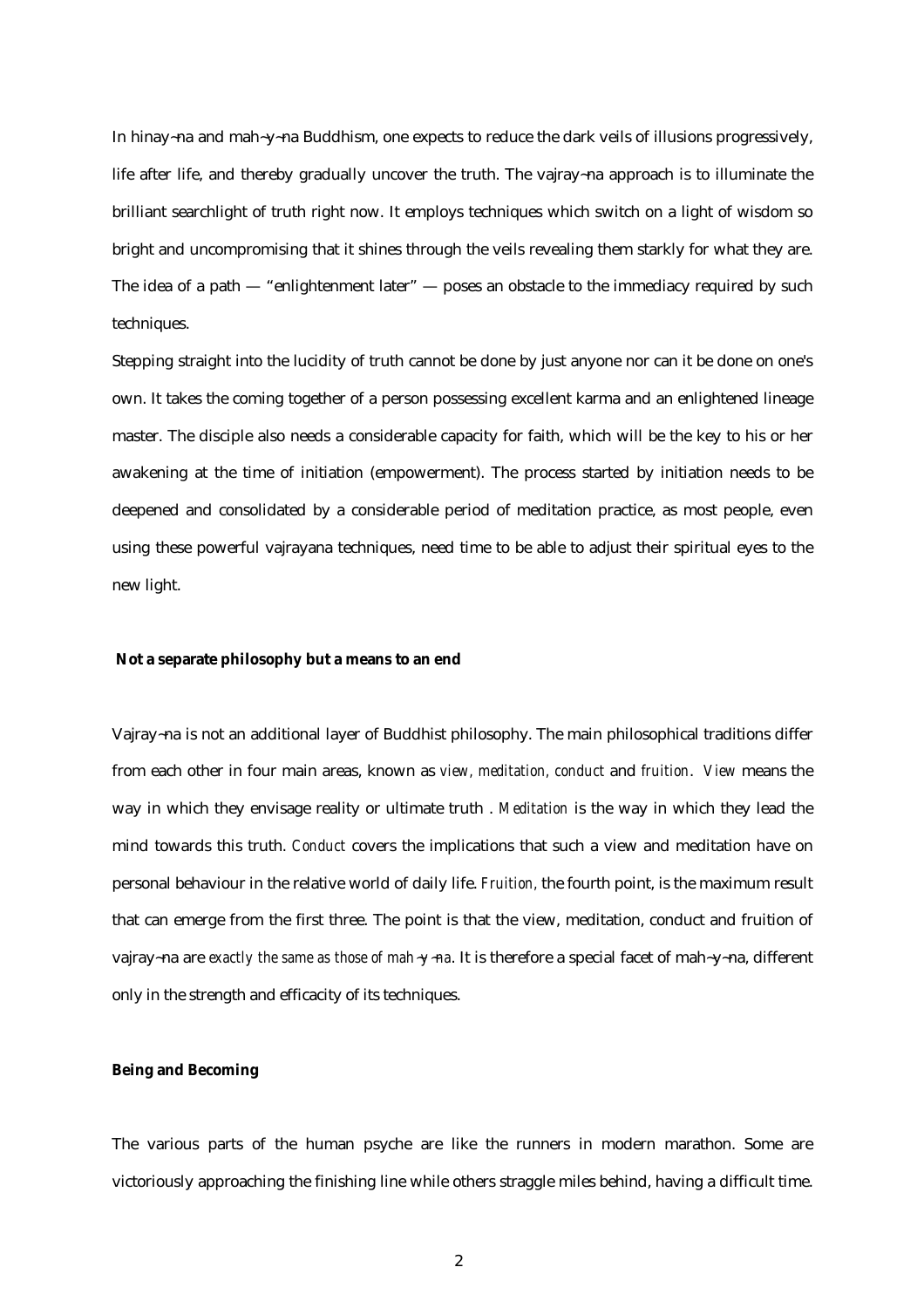The guru's task is to help the disciple recognise the disparity and multiplicity within the human mind and to relate to its components in a radically different way. The doorway to this new way of handling oneself is opened through initiation, described in the Guru and Master chapter (pps ??). Once empowered, the disciple will be working in two areas of meditation, each incorporated into the vajray~na rituals (*sadhana*) practised daily. The first area, called the *ultimate stage*, involves direction recognition of — and then remaining in — the light of absolute truth, the wisdom of voidness. The second, called the *creative stage*, works on a relative level. It employs many different skilful methods for bringing that light of truth into every detail of daily life.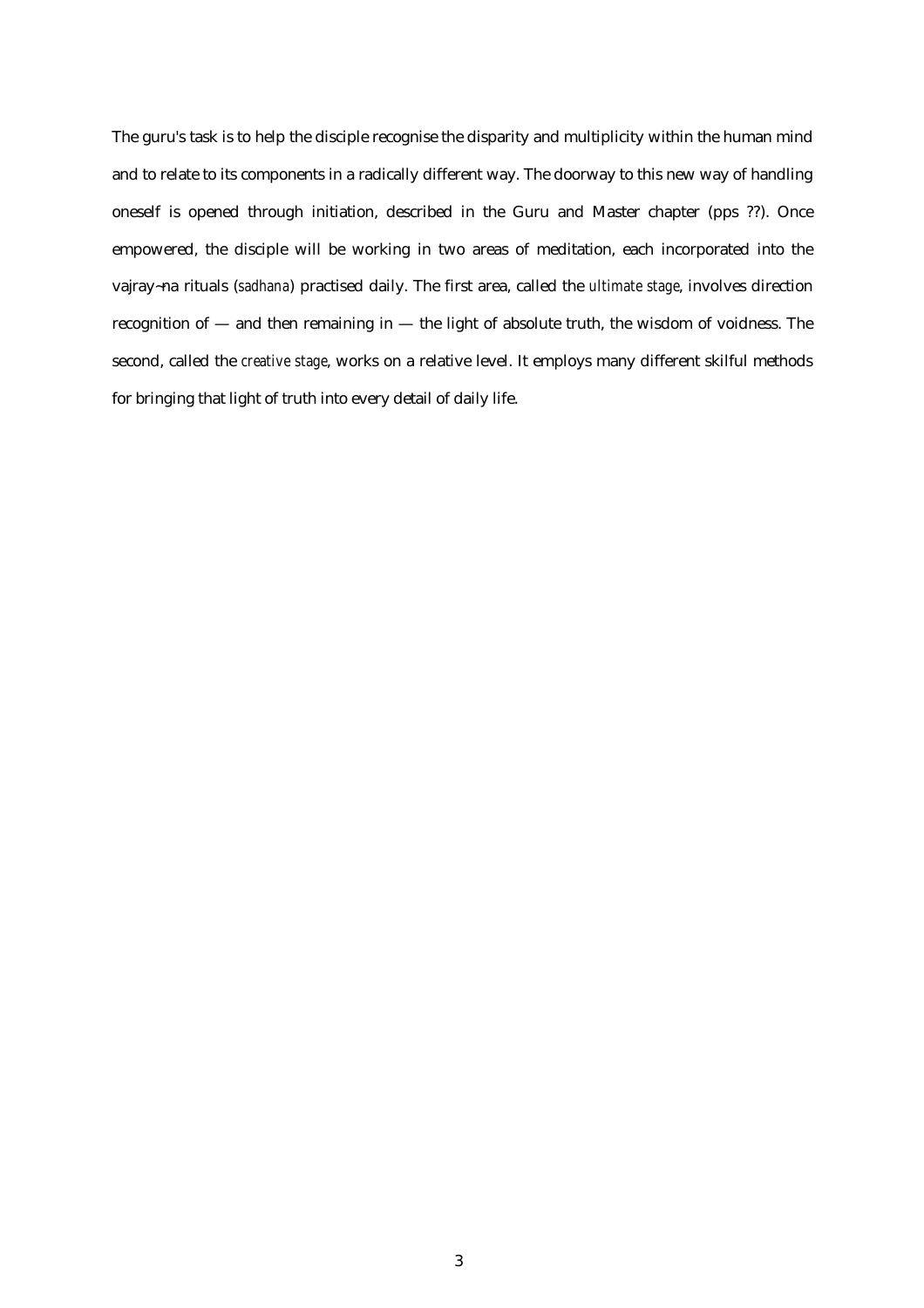### **The two main phases of vajrayana practice**

The *creative phase* of vajrayana ritual is a radical transformation of the mind and of all five senses. This is achieved through visualisations, which employ the powerful resources of the imagination in such a way as to transcend habitual ways of relating to oneself and to the surrounding world.

One learns to identify not with the habitual image of personality but with the buddha within. One learns also to relate to an innate purity in the world and in other beings, by seeing them as buddhas in pure realms. Vajrayana ritual, known as *sadhana*, has a very theatrical side to it, inasmuch as it is a total immersion into another identity. The theatre itself is the parallel reality of the buddha mandala, which is not another place but our world viewed very differently through eyes of purity. In order to immerse the disciple in this other way of seeing reality, the sadhana employs all sorts of skilful means, such as visual mandalas, physical mudras and postures, ritual music and so forth. Each elaborate stage of sadhana reflects the steps of the Buddhist journey from illusion to wisdom but, unlike the notion of path elsewhere in Buddhism, this journey is viewed from the mature perspective of the destination rather than from the naivety of an early wayside halt.

The sadhana usually starts with an immediate reminder of voidness as one lets the habitual world dissolve completely. From the pure vast expanse of voidness commences the mental journey of prayer and meditation. Before hosts of buddhas and bodhisattvas, imagined as filling space before one, the refuge vows are taken, along with the bodhisattva promise to attain enlightenment in order to benefit all beings. Throughout this and the other creative phases of the sadhana, the mind is held focussed upon a series of detailed visualisations, rather like a mental film. This makes for a dynamic form of concentration meditation which always has meaningful symbols as its object. This not only trains the mind in concentration but also gradually replaces the habitual wallpaper of thoughts and memories with a panoply of wholesome subconscious imagery.

In some traditions one enters the buddha mandala step by step, in a special process of induction which starts with the mandala being a simple creation of the imagination. This then opens up and links into the real, universal, buddha mandala, hidden in the depths of mind, by a process of invitation and invocation. In a third stage, the enlightened presence comes to reside in one's consciousness, much as an honoured guest visits a humble dwelling and is received with respect and

4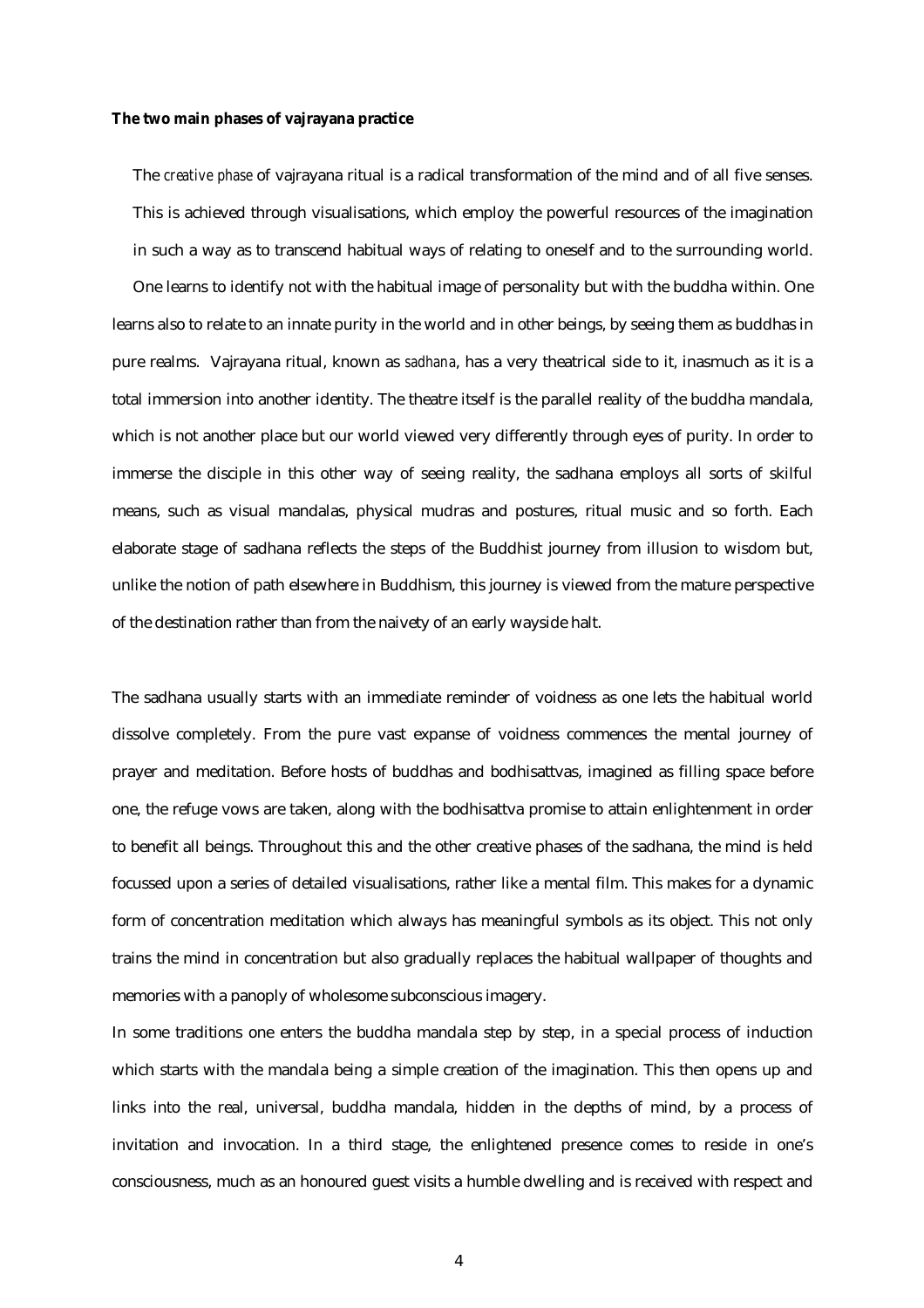honour. In other traditions, the appearance of the buddha mandala is not gradual but immediate, rather like suddenly awakening to it from the dream of everyday life.

The various stages of practice of a sadhana have the traditional three aspects of body, speech and mind, intended to remedy past bad karma that one has created in these three areas. Many physical actions, such as prostrating to the mandala, sitting in the vajra posture, making symbolic hand gestures (*mudra*) and so forth, are performed, either really or in the imagination but always with a loving, altruistic mind. This heals the damage done to the mind by former negative, egotistic physical actions. Likewise the meaningful prayers and concentrated, repeated formulae (*mantra*) which one recites heal the wounds of past negative speech. The wholesome thoughts, identification with nondualistic buddhahood and the manifold other aspects of meditation are all destined to repair the mind. At one and the same time as counteracting the negative, these actions draw one closer into harmony with the enlightened body, speech and mind of the buddhas, rather like shaking off the dark images of a bad dream to awaken to a bright new day.

This creative stage of sadhana is nothing less than the creation of a new identity, with which one can relate to the world in a more transparent and non-dualistic way. It creates the basis upon which develops the enlightened (dharmakaya) wisdom which knows each and every thing for what it really is, without the slightest subjective interpretation.

The ultimate stage of the sadhana leaves aside this process of transforming relative reality and turns the mind inwards, towards its own ultimate nature. Mind looks into mind, with great stillness and precision, until the truth about mind is fully discovered. This truth will eventually be found to be an infinite voidness and profound bliss of omniscience. The disciple refines this phase of the practice through special meditation instructions given by the guru as well as by special yogic exercises which aid the mind to progress swiftly by mastering the effect that biological processes have on it. Such meditation forms the basis for (dharmadhatu) wisdom which knows the one essence of all things.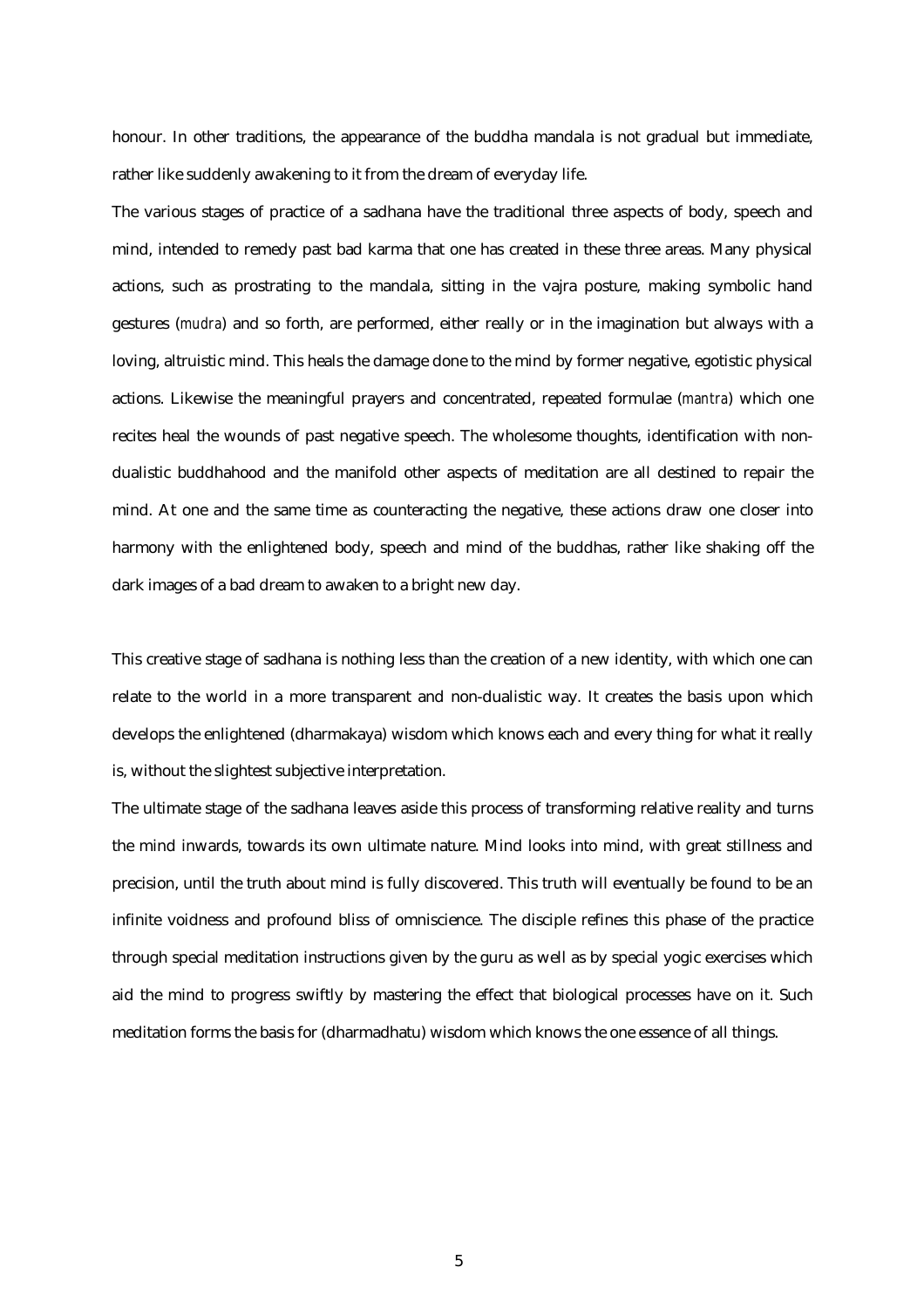### **The Five Buddha Families**

These represent five categories of beings, with their five main potentials. The members of each category have their typical way of viewing the world and relating to it. Each has a negative side, related to the principal neuroses exhibited by the group, and a positive side, related to this neuroses' counterpoint within enlightenment, which becomes the main potential of the family. The five are called by their Sanskrit names *vajra, ratna, padma, karma* and *buddha*. The vajrayana yogin has to recognise the presence of the five potentials within the mind and transmute them to perfection.

The **vajra** family is named after the vajra sceptre, the invincible, all-defeating weapon of Indra. It has five hard, sharp prongs, representing mastery over the five main mind poisons (ignorance, desire, hostility, pride and jealousy). Vajra types have a potentially sharp intellect, which can analyse clearly and logically the problems of mind and which knows how to view situations from many varying perspectives. Their problem is anger, which manifests when the trenchant intellect is immature and subject to over-rigidity. This character is symbolised by water, which is dangerous and turbulent when troubled yet mirror-like, clear and transparent when calm. The enlightened wisdom which crowns this family is the *mirror-like primordial wisdom*. Its direction is the East. It is the freshness and lucidity of dawn. Its colour is white, sometimes blue. The family is symbolised by the vajra sceptre.

The **ratna** (jewel) family is characterised by abundance, enrichment and expansion. Its weakness, when immature, is in its arrogance and self-infatuation. It tends to over-indulgence, ostentation and preoccupation with the senses. Once transmuted, this self-pre-occupation becomes a generosity which extends itself everywhere, with a power to lend oneself emotionally, mentally and spiritually to all people and all things. This is represented by the element earth, which sustains all life. Crowning this family is the *primordial wisdom of sameness* (equanimity), represented by Buddha Ratnasambhava. Its direction is the South. It is the fullness of midday, and its colour is yellow.

The **padma** (lotus) family is named after the magnificent flower which grows out of mud and slimy water to emerge pure and clean. The mud which is the padma type's weakness is desire: a passionate approach to life and to other people, with an inbuilt need to seduce and be liked. This is self-centred,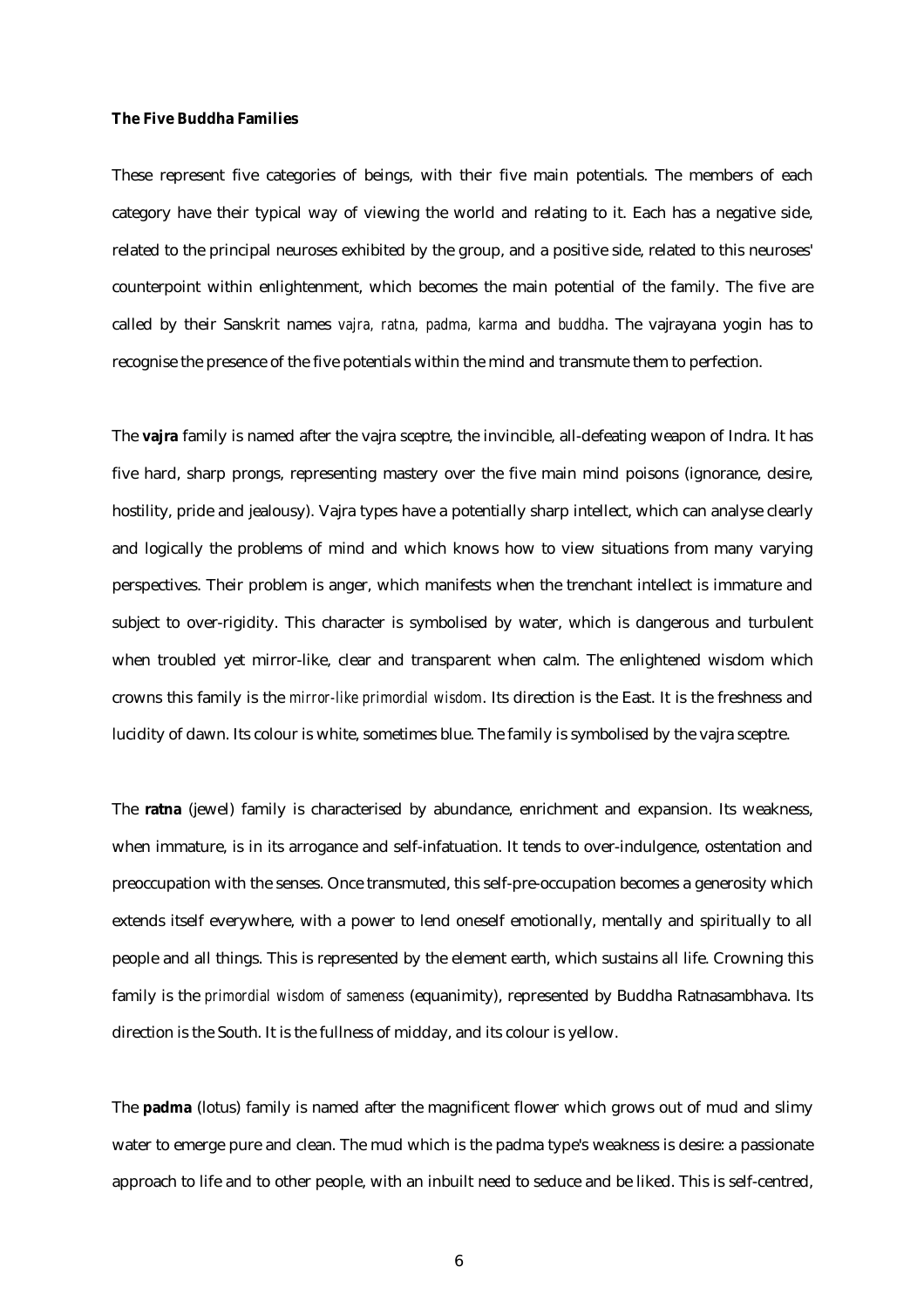not really communicative and driven by a compulsion both to possess and to be identified. As such, it uses anything and everything to its own ends. The transmutation of this self-centredness — the lotus which appears from this muddy confusion — brings a crystal-clear awareness of other (rather than self) and this family is crowned by the *primordial wisdom of discernment*, embodied by Buddha Amitabha. The all-consuming nature of gross passion or discerning clarity is represented by the element fire. Its direction if that of the sunset, the West, and its colour is red. It is symbolised by a jewel.

The **karma** (action) family is engaged in doing, in accomplishing. In its neurotic, or immature, phase, its activity is tainted by jealousy, envy and unhealthy competitiveness. It can also be obsessive about efficiency and finds it hard to accept life's shortcomings (and other people's) as being natural. Many 'perfectionists' and utopians belong to this family, whose members would like to get less efficient people out of their sight and who feel envious of the success and efficiency of others. The transmutation of these weaknesses brings about a mature ability to do all things, calmly and selflessly. This family is crowned by the *all-accomplishing primordial wisdom*, embodied by Buddha Amogasiddhi. Its direction is the North, its element is wind and its colour is green. It is symbolised by a sword.

The **buddha** (awakened) family is composed of those who, in their immature phase, are bound by ignorance. This takes the form of ethical laziness: a taking refuge within the safe confines of a small, familiar world. Its members shy away from taking responsibility either for themselves or for others. Unawareness abounds. Anything outside the safe microcosm may seem too threatening and one would rather not know about it or think about it. The transmutation of this brings a wisdom that is spacious and all-embracing and this family is crowned with *dharmadhatu primordial wisdom*, embodied by Buddha Vairocana. Dharmadhatu is the clear, void space of mind within which all things manifest. The direction is the centre and the element of this family is space and the colour white. It is symbolised by a wheel.

Most people, through their personality traits, belong to one of these families and certain people are